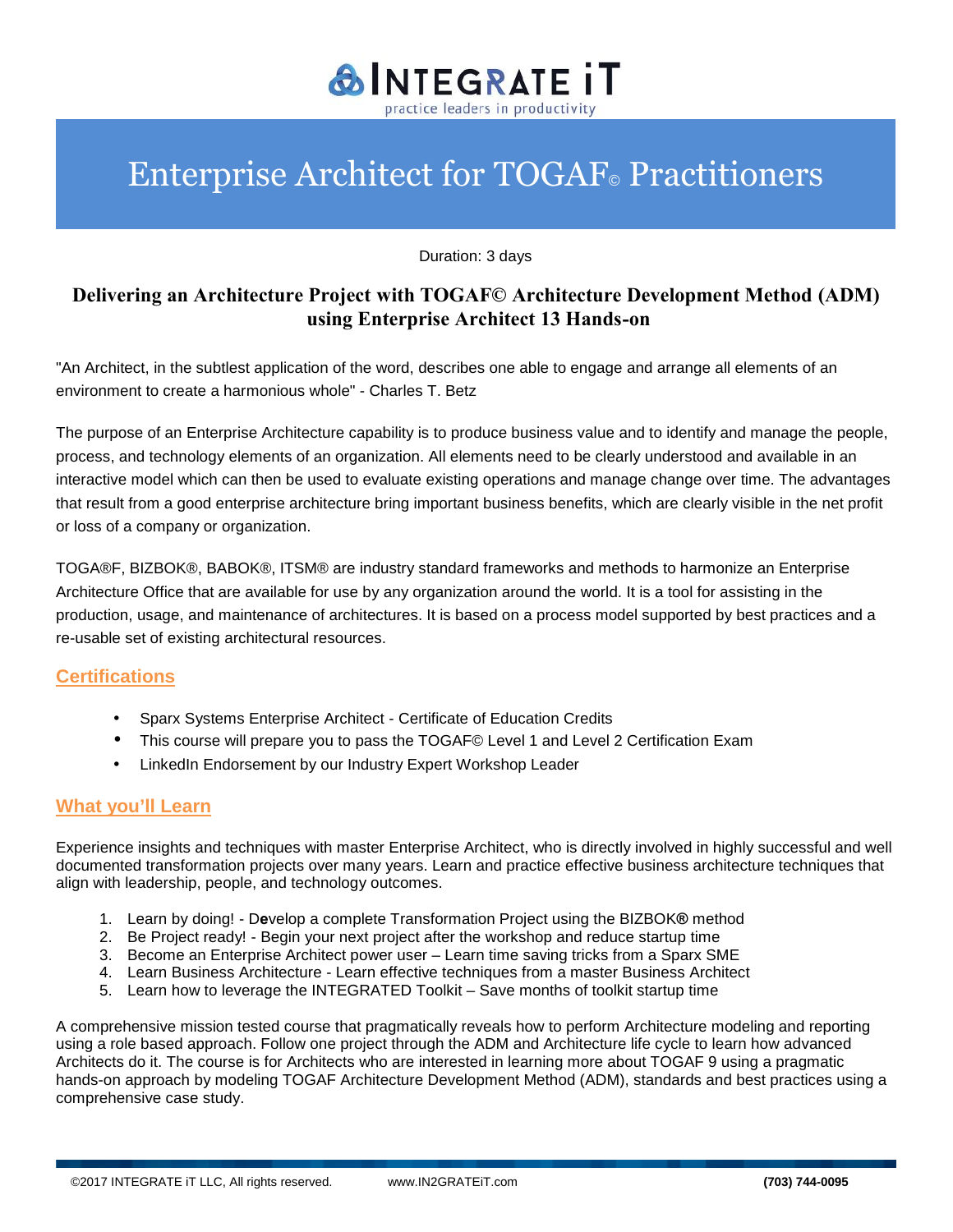

Duration: 3 days

TOGAF Certified Architects who wish to evaluate and apply the TOGAF Architecture Development Method standards and best practices using a comprehensive case study and to experience immediate benefits of using a powerful modeling tool Enterprise Architect.

Our role based hands-on course use Enterprise Architect to address the work needs and requirements of the following roles and follows the Architecture Development Method through your first practical Iteration. Practice Advanced Sparx EA Techniques for saving time while increasing quality.

### **Who needs to Attend**

- Enterprise Architects who need to rapidly develop an Enterprise Architecture Transformation project
- Students who need a proven approach when deploying Enterprise Architecture using TOGAF, BIZBOK®, BABOK®, DMBOK® and ITSM®
- Students who wish to become TOGAF® Certified
- Business Analysts, Business Architects, Solution Architects
- Project Managers

### **Prerequisites**

• There are no prerequisites

### **Follow on Courses**

- TOGAF 9.1 Level 1 and 2
- Business Architecture Implementation Workshop

### **Course Outline**.

### **Getting Started**

- 1. Loading your Course Case Study
- 2. Introductions
- 3. Using Sparx EA to develop the TOGAF© ADM
- 4. Understanding OMG UML Modeling
- 5. START –Project Browser, Traceability, Search in Model, Help
- 6. DESIGN Package, Diagram, Toolbox, Element
- 7. LAYOUT Manage, Appearance, Status
- 8. PUBLISH Documentation, Web, Package Control
- 9. CONFIGURE Manage Technology, Manage Security, Images
- 10. CONSTRUCT Resource Allocation, Change, Defects, Issues, Testing
- 11. CODE Scripting, Edit Code
- 12. SIMULATE Simulators, Manage BPSim
- 13. EXECUTE Debugger, Recorder
- 14. EXTEND Manage Add-ins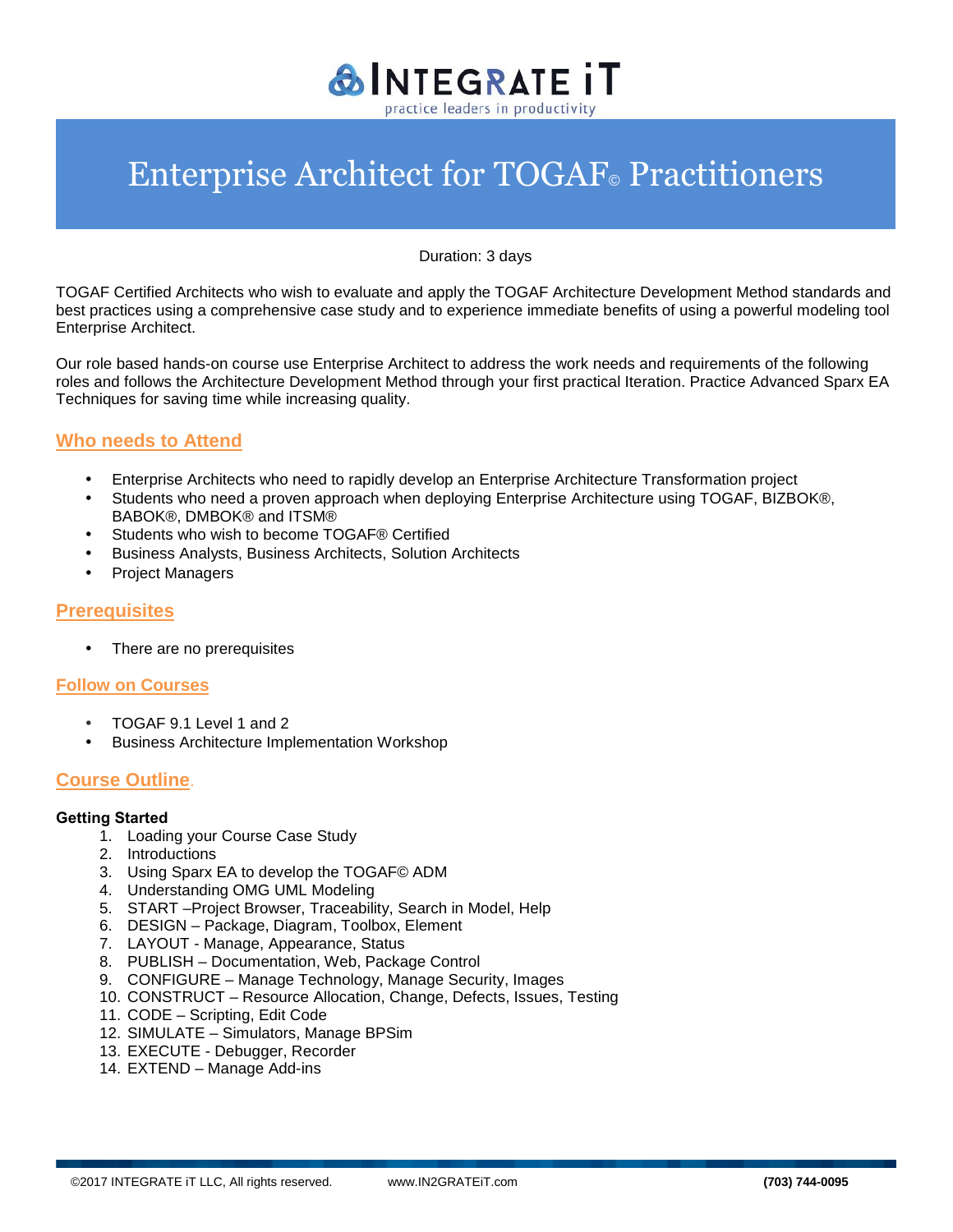

Duration: 3 days

### **Architecture Vision**

- 1. Architecture Vision best practices
- 2. Establish the Architecture project
- 3. Identify enterprise stakeholders, concerns, and goals
- 4. Confirm and elaborate goals, objectives, and constraints
- 5. Define and evaluate capabilities
- 6. Assess readiness for Transformation
- 7. Scope the organizations impacted
- 8. Confirm and elaborate Principles
- 9. Develop the Business Scenario
- 10. Develop the Architecture Vision
- 11. Define the target architecture business case
- 12. Identify the Transformation risks and mitigation
- 13. Establish the Transformation communication plan
- 14. Develop Statement of Architecture Work

### **Business Architecture**

- 1. Business Architecture best practices
- 2. Select reference models, viewpoints, and patterns
- 3. Develop the Baseline Business Architecture
- 4. Solution Stakeholder Scope
- 5. Business Context
- 6. Capability model
- 7. Value Stream
- 8. Process Scope
- 9. Service Collaboration model
- 10. Information model
- 11. Business Architecture Requirements
- 12. Relationship Matrix
- 13. Manage Baselines
- 14. Develop the Target Business Architecture
- 15. Perform gap analysis
- 16. Define roadmap components
- 17. Resolve impacts across the architecture landscape
- 18. Conduct formal stakeholder review
- 19. Generate the Business Architecture Definition

### **Application Architecture**

- 1. Application Architecture best practices
- 2. Select reference models, viewpoints, and tools
- 3. Develop Baseline Application Architecture
- 4. Architecture Overview
- 5. Stakeholder Views
- 6. Business Application Building Blocks
- 7. Infrastructure Application Building Blocks
- 8. Application Architecture Requirements
- 9. Application Architecture model
- 10. Relationship Matrix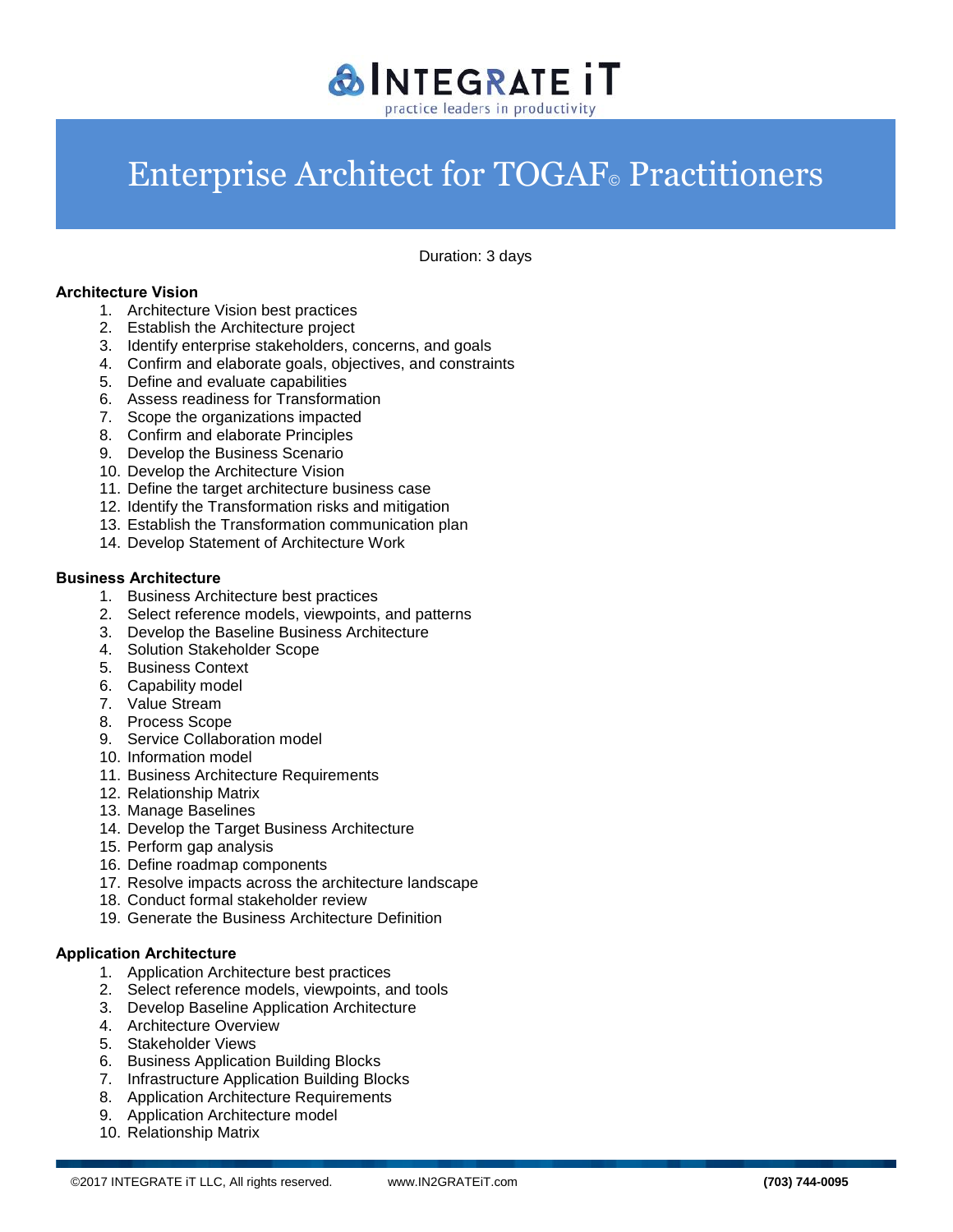

Duration: 3 days

- 11. Manage Baselines
- 12. Develop Target Application Architecture
- 13. Perform gap analysis
- 14. Define Roadmap components
- 15. Resolve Impacts
- 16. Conduct Formal Stakeholder review
- 17. Generate the Application Architecture Definition

### **Data Architecture**

- 1. Data Architecture best practices
- 2. Select reference models, viewpoints, and tools
- 3. Develop Baseline Data Architecture
- 4. Data Architecture Overview
- 5. Stakeholder Views
- 6. Business Information Domains
- 7. Data Architecture Building Blocks
- 8. Data Solution Building Blocks
- 9. Data Architecture Requirements
- 10. Data Architecture model
- 11. Relationship Matrix
- 12. Manage Baselines
- 13. Develop Target Data Architecture
- 14. Perform gap analysis
- 15. Define Roadmap components
- 16. Resolve Impacts
- 17. Conduct Formal Stakeholder review
- 18. Generate the Data Architecture Definition

### **Technology Architecture**

- 1. Technology Architecture best practices
- 2. Select reference models, viewpoints, and tools
- 3. Develop Baseline Technology Architecture
- 4. Technology Architecture Overview
- 5. Stakeholder Views
- 6. Technology Architecture Building Blocks
- 7. Infrastructure Application Building Blocks
- 8. Technology Deployment model
- 9. Technology Architecture Requirements
- 10. Technology Architecture model
- 11. Relationship Matrix
- 12. Manage Baselines
- 13. Develop Target Technology Architecture
- 14. Perform gap analysis
- 15. Define Roadmap components
- 16. Resolve Impacts
- 17. Conduct Formal Stakeholder review
- 18. Finalize the Technology Architecture Definition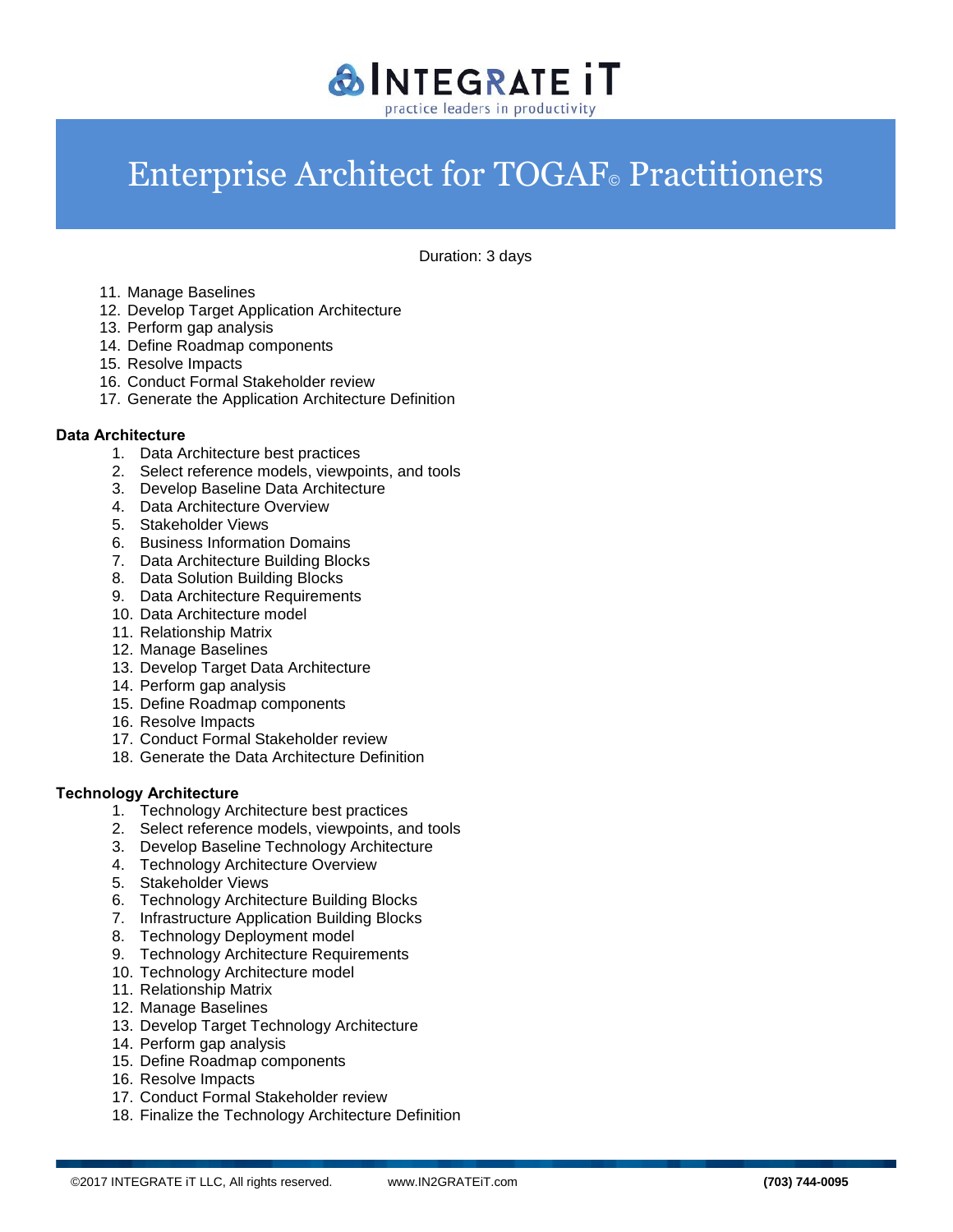

Duration: 3 days

### **Opportunities and Solutions**

- 1. Confirm key corporate change attributes
- 2. Determine business constraints for implementation
- 3. Review and consolidate gap analysis results
- 4. Review IT requirements from a functional perspective
- 5. Reconcile interoperability requirements
- 6. Refine and validate dependencies
- 7. Confirm Readiness and risk for business transformation
- 8. Formulate high-level implementation and migration strategy
- 9. Identify and group major work packages
- 10. Identify Transition Architectures
- 11. Create portfolio and project charter
- 12. Outputs

#### **Migration Planning**

- 1. Confirm management frameworks
- 2. Assign a business value to each project
- 3. Estimate resource requirements and timing
- 4. Prioritize the migration projects
- 5. Confirm Transition Architecture increments/phases
- 6. Generate the Architecture Implementation Roadmap
- 7. Establish the architecture evolution cycle Outputs
- 8. Outputs

### **Implementation Governance**

- 1. Confirm Scope and priorities for deployment
- 2. Identify deployment resources and skills
- 3. Guide development of solutions deployment
- 4. Perform enterprise architecture compliance reviews
- 5. Implement business and IT operations
- 6. Perform post-implementation reviews

#### **Architecture Change Management**

- 1. Establish value realization process
- 2. Deploy monitoring tools
- 3. Manage risks
- 4. Provide analysis for architecture change management
- 5. Develop change requirements to meet performance targets
- 6. Manage governance process
- 7. Activate the process to implement change
- 8. Request for Architecture Work
- 9. Statement of Architecture Work
- 10. Architecture Definition Document
- 11. Architecture Contract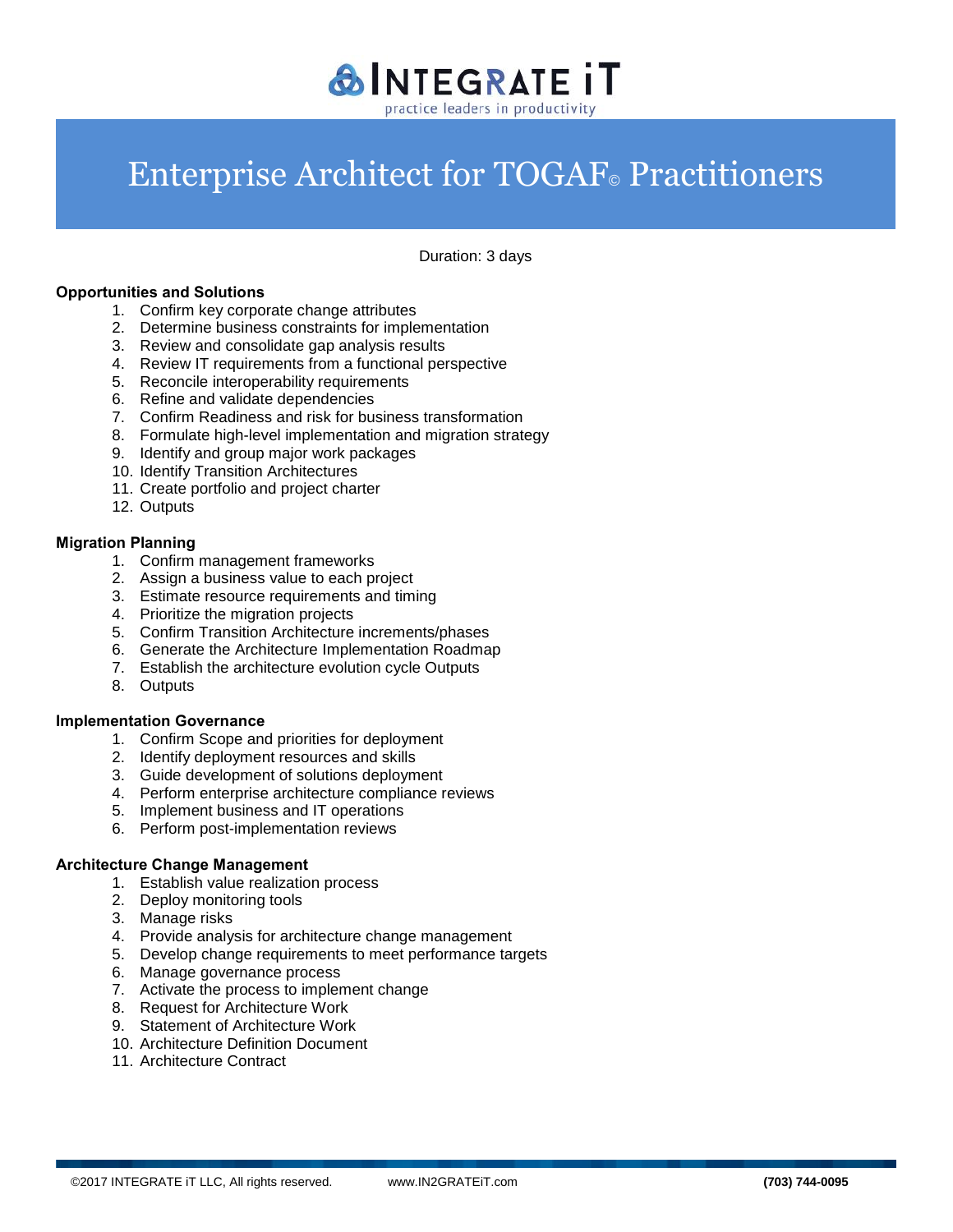

Duration: 3 days

#### **Requirements Management**

- 1. Requirements Management best practices
- 2. Select reference models, viewpoints, and patterns
- 3. Re-use requirements
- 4. Identify and Trace requirements across the Architecture
- 5. Baseline requirements
- 6. Identify changed requirement and record priorities
- 7. Assess impact of changed requirements
- 8. Implement requirements from Phase H
- 9. Update the requirements repository
- 10. Outputs and Reporting

#### **Preliminary Phase**

- 1. Confirm governance and support frameworks
- 2. Define the enterprise architecture team and organization
- 3. Tailor TOGAF and other selected Architecture Frameworks
- 4. Process and Framework Tailoring
- 5. Pattern and Content Tailoring
- 6. Implement architecture tools and standards

### **Course Take Aways'**

Save time and immediately power up your practice during the course and your next project. Every participant receives the following course handouts:

- Course Guidebook and practice Case study
- INTEGRATED Repository to ensure traceability from Strategy to Operations
- INTEGRATED Toolbox Stencils for BABOK©, BIZBOK©, ITSM©, PMBOK©, and TOGAF©
- Repository Help Screens make Sparx easy to learn and rapid to deploy
- Work Packages Standard Templates to generate documentation
- Pre-built reuse Catalogs, Matrices, Diagram Patterns
- MS Word, MS Excel, and PowerPoint integration and reuse Templates

### **Testimonials**

*"We recently completed a production business transformation, and the clarity provided by the very first Enterprise Architect TOGAF 9 course, led by Ramsay, to focus on learning and applying Enterprise Architect to the practice of using the TOGAF ADM saved ten Enterprise Architects at our Fortune 15 energy company many months in start- up when using new tools and process, a saving far greater than Enterprise Architect software license costs and the entire cost of training & retooling." – Chief Architect, Fortune 15 Energy Sector Company*